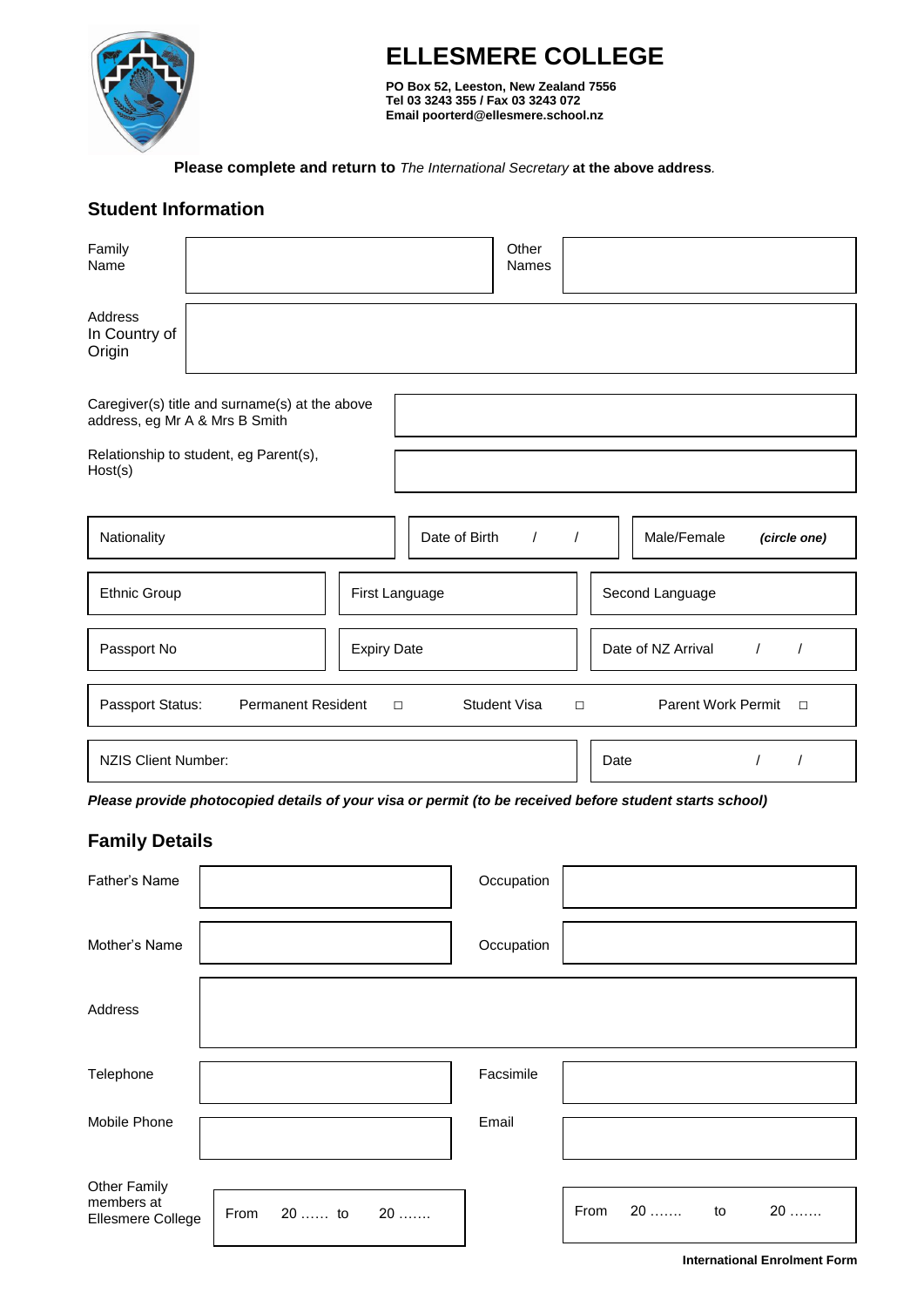### **Agent Details**

*Bona fide education agents with full appreciation of the Code of Practice for Pastoral care of International Students may make applications on behalf of students. An agency agreement with the school is mandatory for acceptance of an enrolment.*

| Name       | <b>Business Name</b> |  |
|------------|----------------------|--|
| Address    |                      |  |
| Telephones | Facsimile            |  |
| Mobile     | Email                |  |
| Contact    | <b>GST Number</b>    |  |

# **Guardian / Emergency Contact Details**

*This person may not be the accommodation provider, unless a family relationship exists, must be living permanently in Christchurch and have responsibility for the student.*

| Name       | <b>Business Name</b> |  |
|------------|----------------------|--|
| Address    |                      |  |
| Telephones | Facsimile            |  |
| Mobile     | Email                |  |

# **Present School**

**Course of Study**

| Name of School | Country | Qualification |
|----------------|---------|---------------|
|                |         |               |

*Please send us details of your most recent school reports and English language study.*

#### **Sports, Activities, Interests and Hobbies**

What sports activities would you like to do? What hobbies or activities would you like to do?



**Student's Health Record** Entry level to Ellesmere College: Year 9 / Year 10 / Year 11 / Year 12 / Year 13 *(circle one)* Period of Study.......................... Weeks ..................................... Terms *(4 in year)* ................................. Years Reasons for Study NZ High School Graduation □ □ NZ University Entrance □ English Language & Cultural Experience □ Other NZ Qualification □ *(Tick which applies)* Other .............................................................................................................................................. I wish to study the following subjects: .................................................................................................................................. ..............................................................................................................................................................................................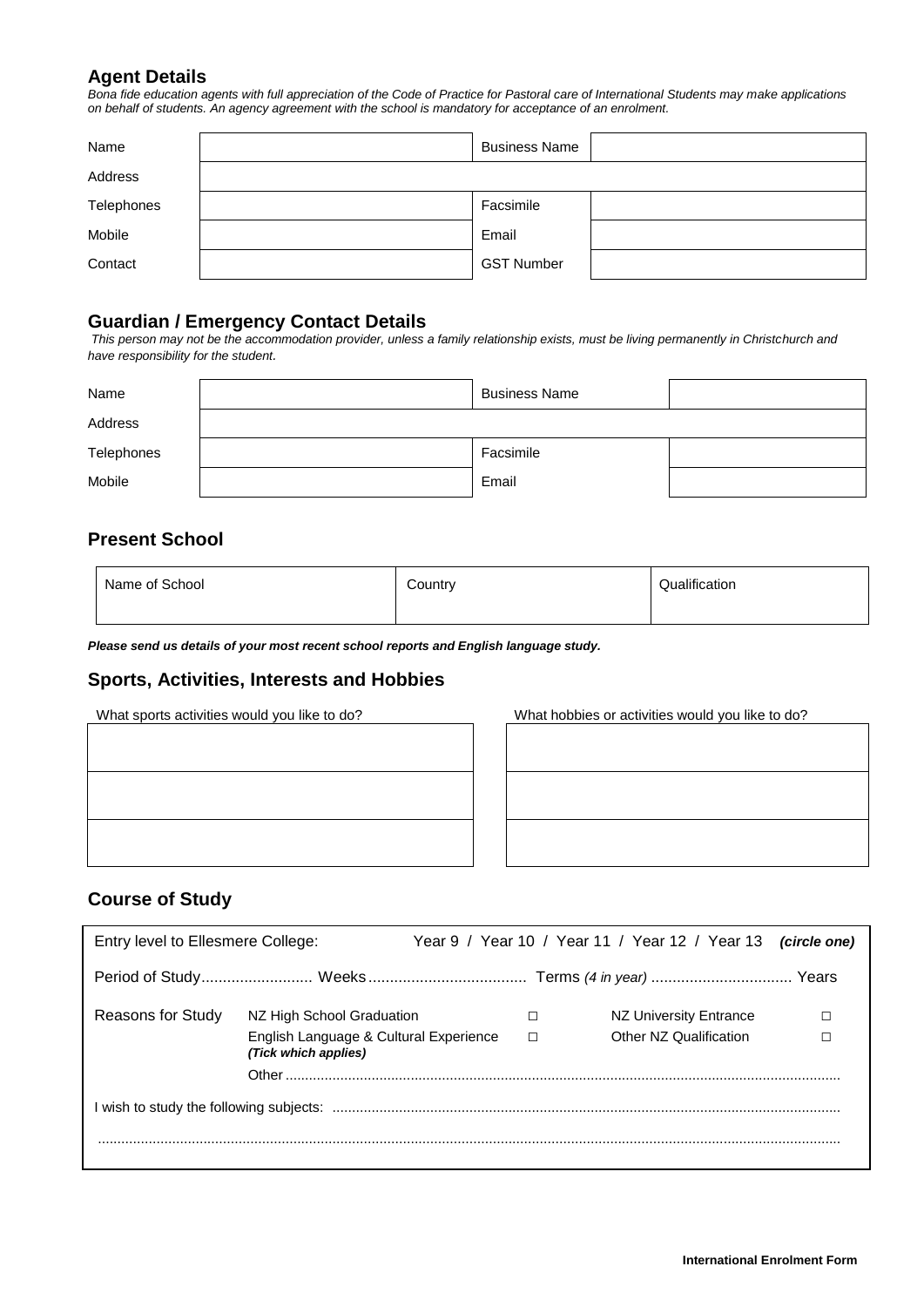*In order for us to care for your child in any illness/emergency situation, could you please complete the following:*

| Has the student ever suffered from:                                            |          | <b>Medication Required</b> |
|--------------------------------------------------------------------------------|----------|----------------------------|
| Asthma                                                                         | Yes / No |                            |
| Epilepsy                                                                       | Yes / No |                            |
| <b>Diabetes</b>                                                                | Yes / No |                            |
| <b>Rheumatic Fever</b>                                                         | Yes / No |                            |
| Does the student suffer an allergic reaction to:                               |          |                            |
| <b>Stings</b>                                                                  | Yes / No |                            |
| Food                                                                           | Yes / No |                            |
| Medications                                                                    | Yes / No |                            |
| Office allowed to administer Panadol/Nurofen Yes/No                            |          |                            |
| Other (Please specify)                                                         |          |                            |
| Does she/he suffer from any other medical condition<br>or disability?          |          |                            |
| Medical Insurance Policy: Name of Company, Policy<br>Number and Date of Expiry |          |                            |

*It is compulsory for international students to have medical insurance while at Ellesmere College.*

#### **Application Checklist**

*All applications for a place at Ellesmere College must include the following*:

| $\bullet$ | School Reports (in English) from last school attended                                                       |         |  |           | П. |
|-----------|-------------------------------------------------------------------------------------------------------------|---------|--|-----------|----|
| $\bullet$ | A letter of recommendation from the Principal of the most recent school attended                            |         |  | П.        |    |
| $\bullet$ | A personal letter stating the reasons for applying to study at Ellesmere College                            |         |  |           | П. |
| $\bullet$ | Homestay arrangements<br>International students must be living in a school organised or designated homestay | Advised |  | Requested | П. |
| $\bullet$ | Provide photocopied details of permanent residence, if required                                             |         |  |           | П. |
| $\bullet$ | Medical Insurance Details provided                                                                          |         |  |           | П. |

#### **Enrolment Agreement**

- We have read and understood the right of the school to hold and disclose personal information under the Privacy Act 1993.
- We have read the Enrolment Pack information and agree to abide by the rules and discipline of the school.
- We undertake to pay in advance such fees as are charged by the Board of Trustees or other New Zealand education agencies.
- We have read and understood the school's refund policy for full fee paying students.
- We accept the right of the school to change a course of study if this is in the interests of the student.
- We undertake to ensure the good behaviour and cooperation of the student with the staff of the school and nominated guardians.
- We accept that the only legal documentation is written in English language and any foreign language translations are for information only.
- We accept that, only New Zealand law and its remedies may be used by parents of enrolled students to contest agreements and promises made by the school. The information in the Student Enrolment Pack has advice on laws that are appropriate to an international student enrolling in a New Zealand high school.

# **Signature/Seals**

| Where practicable both parents are to sign for a student under the age of 20. |  |  |  |  |  |
|-------------------------------------------------------------------------------|--|--|--|--|--|
|                                                                               |  |  |  |  |  |